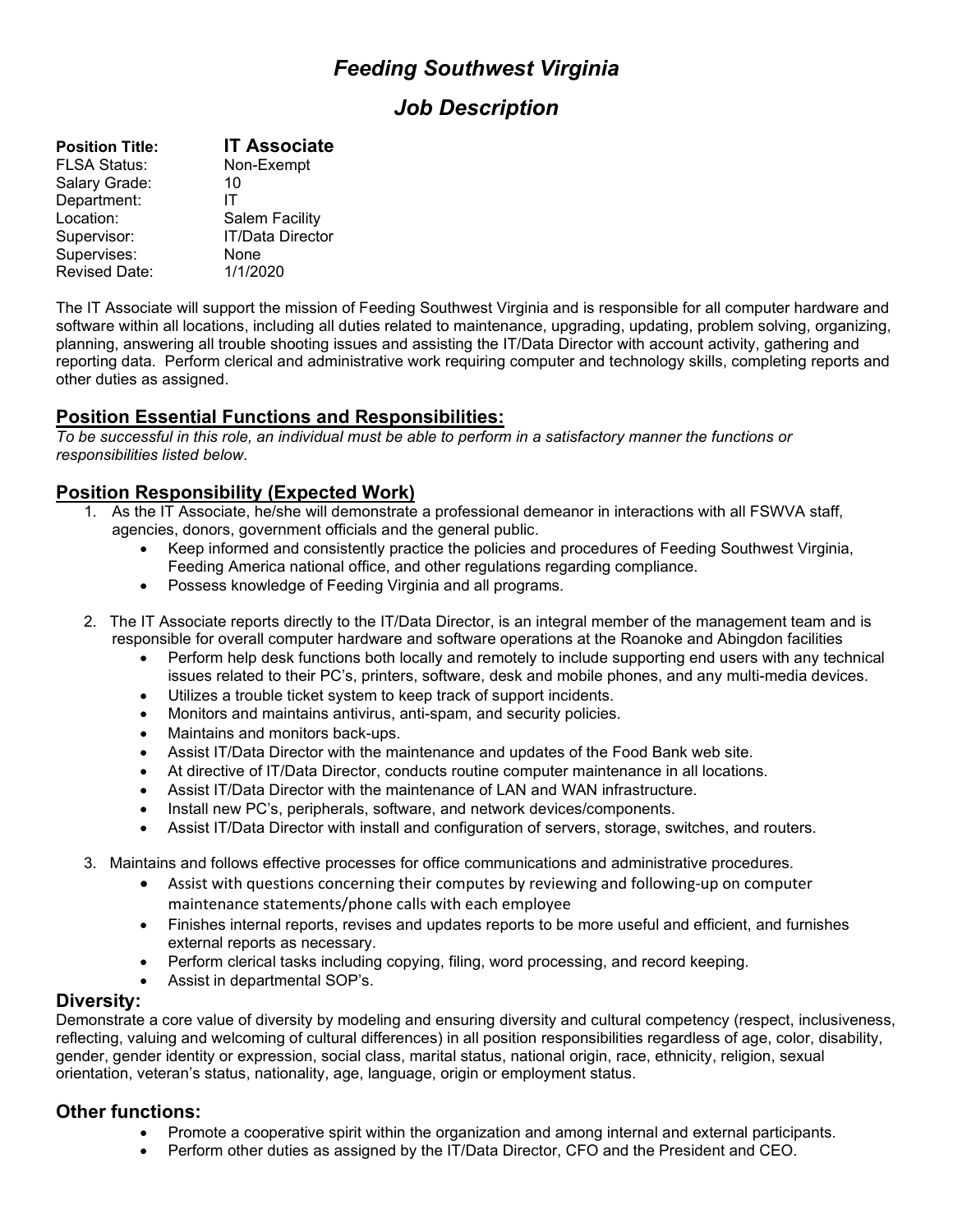## **Interface: Responsible in maintaining positive relationships**

• Interactions with staff at both locations, vendors of hardware and software, key contacts as directed by the IT/Data Director and the IT Technology Committee.

## *Minimum Skills and Qualifications required to capably perform in the position Training, Education and Experience:*

## **Education:**

• IT related degree from technical/vocational school or university or equivalent experience.

#### **Experience:**

- Previous leadership experience with responsible decision making authority in the management and evaluation of work assigned to personnel required.
- Excellent oral and written communication skills
- Previous experience in training end users.
- 2 Years of experience in a help desk environment assisting end users with IT-related issues.
- In-depth knowledge of Windows-based operating systems up to Windows 7/Server 2008.
- Ability to build a fully functioning PC from off-the-shelf components.
- At minimum have the ability to install, configure, and troubleshoot a home network using consumer-based routers and wireless devices. At best, have Cisco training and/or equivalent experience in the set up and maintenance of IP-based networks in an enterprise environment.
- Real world experience with Active Directory and Exchange Server.
- Experience with running queries or generating reports against SQL-based databases.
- 2 years of object oriented programming training or experience.
- 2 years of web page design/development training or experience.
- Certifications in A+, Cisco Networking, Microsoft Active Directory or equivalent experience.

#### **Knowledge, Skills and Abilities:**

- Requires a sincere desire and ability to interact with employees regardless of position, or level of computer knowledge.
- Needs knowledge of food bank resources, policies, and practices
- Considerable knowledge of computer networks and troubleshooting techniques.
- Must have good telephone etiquette, language, computer, and writing skills.
- Excellent organizational skills with ability to handle multiple tasks.
- Ability to work well with staff members and outside vendors.
- Must have desire to work in an ever changing, fast paced environment.
- Must be willing to travel when necessary, which may require overnight stay.
- Demonstrated ability to work independently and meet deadlines while managing multiple tasks and changing priorities required.
- Must be able to understand instructions and effectively demonstrate quality results.
- Possess a willingness to learn.
- Able to meet deadlines.
- Required attention to detail.
- Position requires a high-degree of professionalism and trustworthiness.
- Strong interpersonal skills and ability to interact with internal and external audiences are required.
- Ability to develop and maintain productive working relationships with staff and from all areas of the organization is necessary.
- Strong customer service ethic is required.
- Limited occasional evening and weekend work required for special events

**Allowable Substitutions:** Combination of education, experience, and/or training that provides the required knowledge and skills for the position may be considered in lieu of education and/or experience at the company's discretion.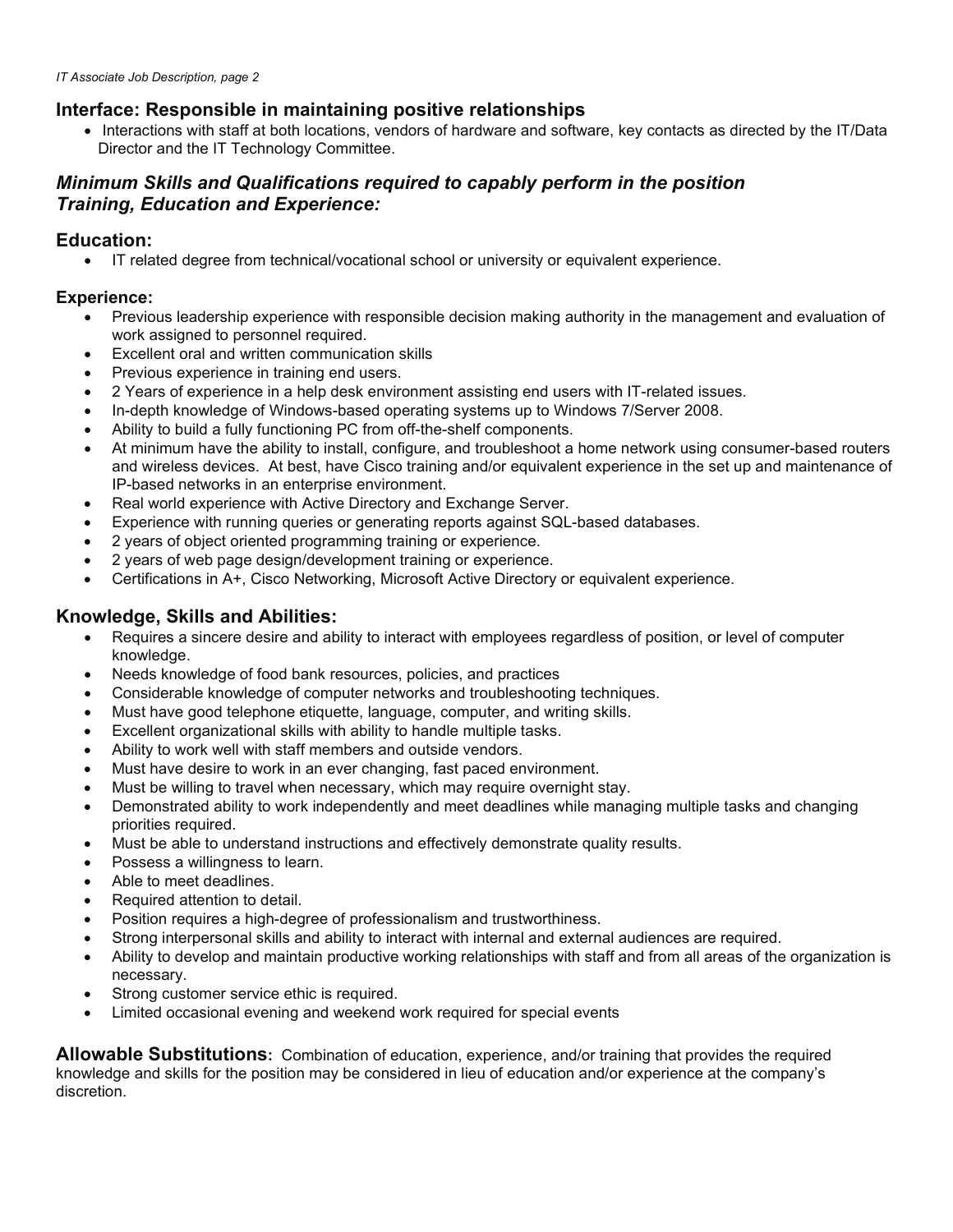#### **Language Skills:**

- Must have professional written and verbal communication skills with demonstrated ability to communicate effectively and convey concepts in an understandable way.
- Ability to communicate effectively with all Board and staff members.

#### **Mathematical Skills:**

• Ability to perform basic math functions.

#### **Technical/Computer Skills:**

- Proficiency required in the use of Microsoft Office Word, Excel and Outlook Software.
- Capable of learning and independently operating equipment required for the position including but not limited to printer, multi-use copier, fax, and postage machine and phone system.

#### **Other Skills and Abilities:**

- Ability to maintain confidentiality
- **Ability to work with people of diverse backgrounds.**
- Must be reliable and dependable.
- Maintain compliance with established Food Banks directives, policies and external regulations.

## **Licenses and Certificates:**

- Valid Driver's License and own transportation to work required.
- Maintain safe driving record in driving company vehicles.

#### **Team Commitment:**

Considers the benefits and consequences to the team when taking action, openly shares ideas and information with others, effectively completes work activities with and through others, helps others achieve goals and complete work to meet the needs of the team and the organization. Criticizes actions, when necessary, not people and effectively negotiates win-win outcomes.

#### **Flexibility:**

- Be willing to work overtime and mandatory days set forth by the organization on short-notice.
- Be willing to work flexible coverage as needed.

## **Physical Demands:**

The demands described here are representative of those that must be met by an employee to successfully perform the functions of this job. Reasonable accommodations may be made to enable individuals with disabilities to perform the tasks outlined in this job description.

The position operates primarily in an office setting within the food bank. This position requires sitting at a desk and in meetings for long periods of time and involves extensive computer work with frequent interruptions. Vision abilities required include close vision and the ability to adjust focus. Routine travel to functions and special events is normal. Some travel for overnight trainings is required. Occasionally, may be required to respond to organizational needs outside of normal working hours. The employee may be required to walk, stand, push, pull, lift bend, and carry objects up to 30 pounds. With forklift traffic in the facility and product stacked and stored throughout, this position requires someone who is mobile and who can hear and watch for traffic and normal hazards of a warehouse environment. Occasionally, conducts work in an external environment which requires driving. Conducts work in a fast paced and deadline driven environment.

#### **Work Environment:**

*Feeding Southwest Virginia is an equal opportunity employer and embraces a philosophy that recognizes and values diversity. Our goal is to attract, develop, retain and promote a talented diverse workforce in a culture where all employees will contribute to their fullest potential. This description provides information regarding the essential function of the*  designated job, and the general nature and level of work associated with the job. It should not be interpreted to describe *all the duties whose performance may be required of such employees or be used to limit the nature and extent of assignments the individual may be given. This job description is not an employment agreement or contract.*